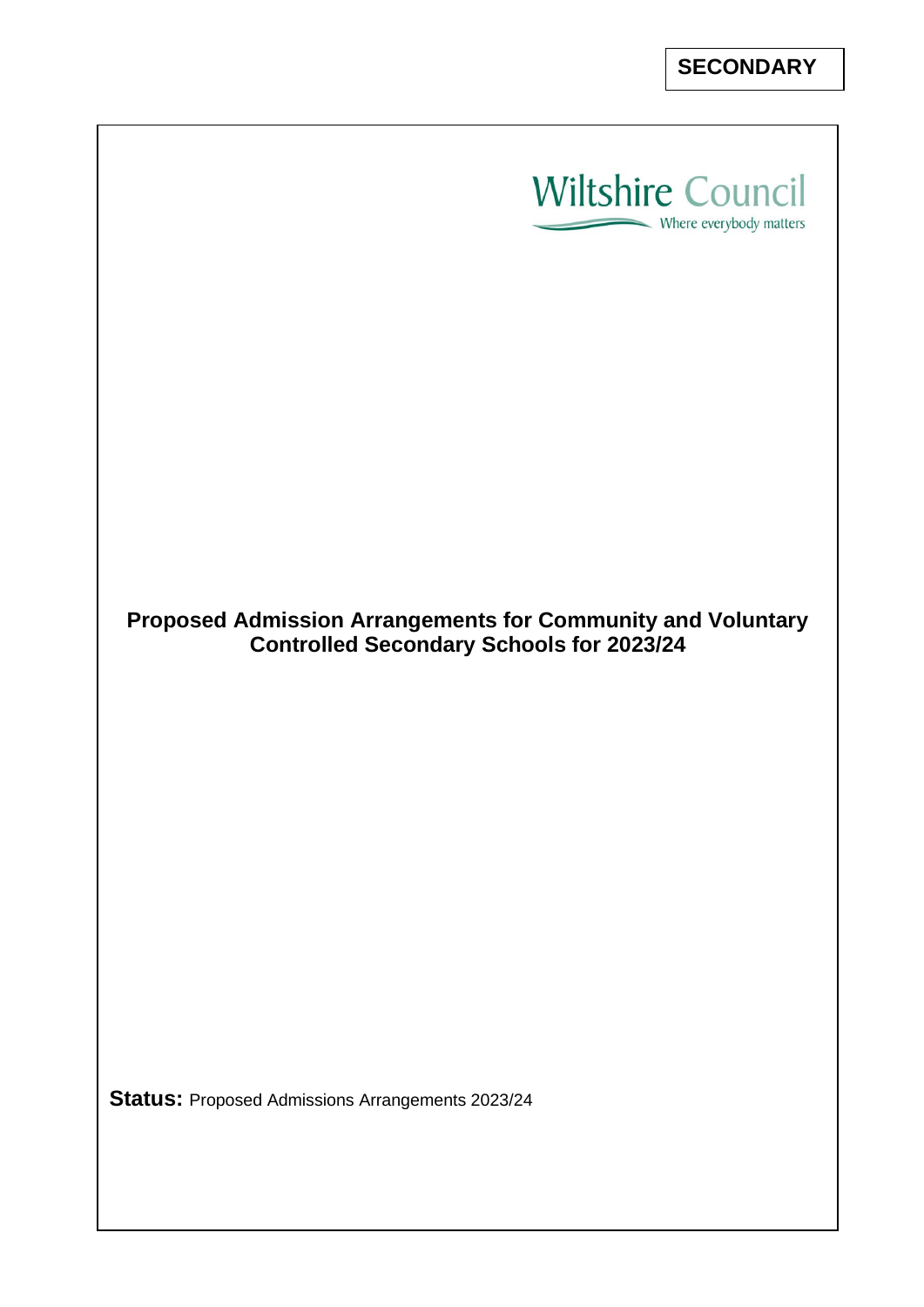# **PROPOSED SECONDARY ADMISSION ARRANGEMENTS**

## **Wiltshire Council's proposed admission arrangements for admission to Voluntary Controlled and Community (VC and C) Secondary Schools for the 2023/24 academic year**

## **1. General Information**

This policy applies solely to applications for places at Voluntary Controlled (VC) and Community (C) Secondary Schools in Wiltshire. Foundation (F) Voluntary Aided (VA) Schools and Academies (A) are their own admission authorities and the governing bodies are responsible for determining their own procedures and policies.

**Proposed arrangements for the co-ordination of secondary admissions are made within the co-ordinated admissions scheme 2023/24.**

**The application round for entry into Year 7 - 2023 opens on 1 September 2022. The deadline date for applications to be received is midnight on 31 October 2022. The home address given for the child must be the address where the child is resident as of the deadline date.**

### a. **Designated Area**

A designated area is a discrete geographical zone served by a school. The address that determines a child's designated area is the place where he or she is ordinarily resident with his or her parent(s) or legal guardian(s) for the majority of the school week. Most schools have a discrete designated area but some addresses fall within areas shared by two or more schools. Children who live outside the designated area for the school may still express a preference for the school.

In the case of children from the boating community (Boaters) proof of mooring will be required. Those without a permanent mooring, must provide details/proof of their sorting office, post office/poste restante address and this will be used for admissions criteria and allocation purposes.

### b. **Preferences**

Parents will be invited to state up to three ranked preferences. Each preference will be considered equally. This means that Wiltshire Council will consider all applications against the published admissions criteria without reference to how the school applied for has been ranked on the application form. As far as possible applicants will be offered a place at a school to which they have expressed a preference. Where the applicant has made more than one preference, the Local Authority (LA) will make an offer for the highest ranked preferred school possible with available places in accordance with the standard admission criteria. Where it is not possible to offer a place at a preferred school, and the applicant lives in Wiltshire, the LA will allocate a place. Allocations will be made after all expressed preferences have been considered. An alternative school may be allocated in cases where the designated school is full and the alternative school is within the safe statutory 3 mile walking distance and has places available or it is a school to which free home to school transport would be provided.

In the case where there are more children living within an area, than there are places available and the parent has not named the designated school(s) as one of their preferences, the remaining places will be randomly allocated.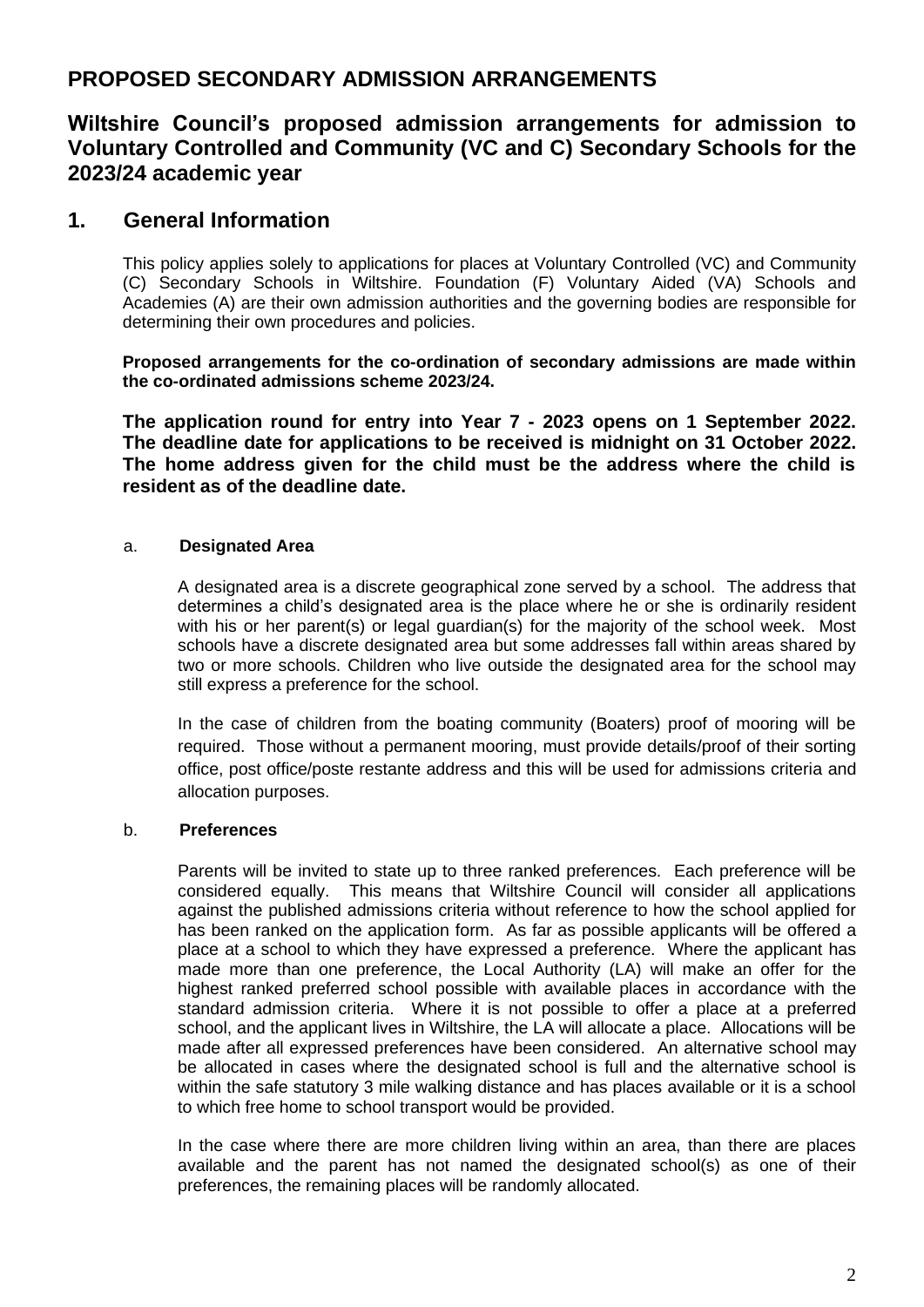### c. **Children with an education, health and care plan**

All children whose education, health and care plan that names a school, must be admitted.

#### d. **Published Admission Number**

A Published Admission Number (PAN) is agreed for each school annually and defines the number of places available for the year of entry. All applications must be agreed until the PAN has been reached and this figure will not be exceeded other than in exceptional circumstances. For example, a child living within a school's designated area and for whom no reasonable alternative school place is available, may be allocated a place at the designated school even if this exceeds the PAN. In this circumstance, reasonable is defined as a school within the statutory three mile safe walking distance from the child's home address or a school to which free home to school transport would be provided.

A list of PAN's for Voluntary Controlled and Community Schools can be found at the back of this policy document.

#### e. **Address**

The child's address provided on the application form should be that of the child's normal place of residence. Only one address can be considered for application purposes. The address provided will be used to determine the child's priority for a school place. The Local Authority reserves the right to confirm the address provided by the applicant using the council tax reference number which is provided as part of the application.

For YR 7 September entry, the address used to determine priority of school for on time applications submitted in the main round, will be the child's normal place of residence as at deadline date of 31 October 2022. A future address from an applicant who is moving can be considered if the Local Authority receives evidence in the form of an exchange of contracts or a tenancy agreement of a minimum of six months by the 16 December 2022.

Where children spend time with parents at more than one address then the address given on the form should be the one at which they are normally and habitually resident, i.e. sleep at, for the majority of term-time school nights (Sunday night to Thursday night). If children spend time equally at different addresses, then the address which will be used for admissions purposes will be the one registered for child benefit. The Local Authority may request proof of the registered address, which must pre-date the application.

Future addresses from applicants who currently own a property that is unoccupied or rented out, for which they plan to return to, will not be used when allocating places, unless a formal notice to terminate the rental agreement has been received by the deadline date or exceptional circumstances date. Such applications will be checked to confirm the applicants have returned to the property. If the applicant has not returned to the address, it will be considered a fraudulent application and the place will be taken away, even if the child has already started school. If no proof is provided, the current address will be used to determine the child's priority of a school place.

For in year transfer applications the current address at the time of application will be used.

### f. **Shared Parental Responsibility**

Where two (or more) adults have parental responsibility for a child it is preferable that they should agree before submitting an application form which school(s) to name as their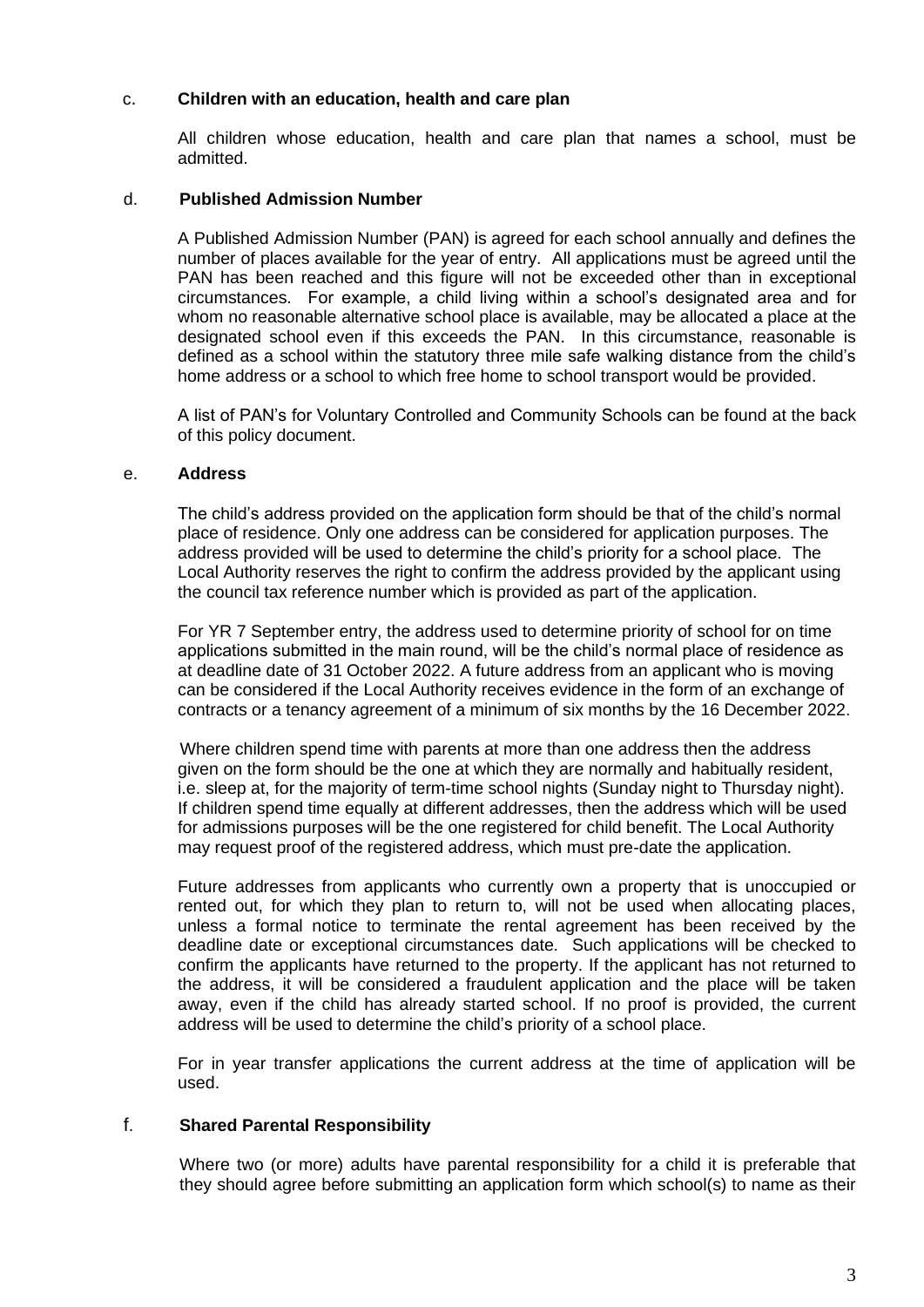preference(s). In cases of dispute, or where two application forms are submitted, the LA will process the application received from the adult who has a residence order. If no such order has been made, preference will be given to the parent with whom the child is living for the majority of the school week.

If both parents are in dispute as to whom the child lives with the majority of the school week, the LA will process the application received from the adult who is in receipt of the child benefit, if this is not available then the address used on the NHS card will be used.

In the event of a further dispute regarding the address used, parents may wish to take independent legal advice on whether they should seek a specific issue order from the court to decide on where the child is schooled. For an in-year transfer application, the placement will continue in the best interest of securing educational provision for the child, with a minimum of disruption until any such order is made.

For year of entry, a place will be offered in accordance with the preferences to the parent who can provide evidence that they are in receipt of child benefit.

### g. **Multiple Births**

The LA will endeavour to place siblings (e.g. twins, triplets etc) in the same school. If necessary schools will be required to admit over PAN to accommodate such children.

#### h. **Children of UK Service Personnel (UK Armed Forces)**

Applications for children of UK service personnel with a confirmed posting to the county will be considered in advance of the family moving into the county. Where possible, an application must be included in the normal admission round.

An official letter, such as a posting note or letter of support from the commanding officer should be sent to the LA as soon as possible. This should include the relocation date and unit postal address or quartering area address.

Until a fixed address is available, the unit postal address will be used and a school place allocated accordingly. For service personnel moving back to a property that they own and this is currently rented out, then this address can be considered providing a signed letter from the Commanding Officer or a formal notice to terminate the rental agreement is received stating the future address.

If there is a tie-break situation then the criteria of the relevant admissions authority will be applied.

The LA will not refuse a child of UK service personnel a place because the family does not currently live in the area. It is also not permitted to reserve places for these children. If a place is not secured at the preferred school and the applicant has provided proof of a Wiltshire address then an alternative place will be allocated. This will be at the next nearest school to the unit postal address or quartering address with available places.

Children will be considered to be siblings if any brother or sister (including step siblings living at the same address) has been formally offered a place at the school which has been accepted. The sibling link will not apply if the child on roll is in Yr11, YR12 or YR13 for VC & C's schools.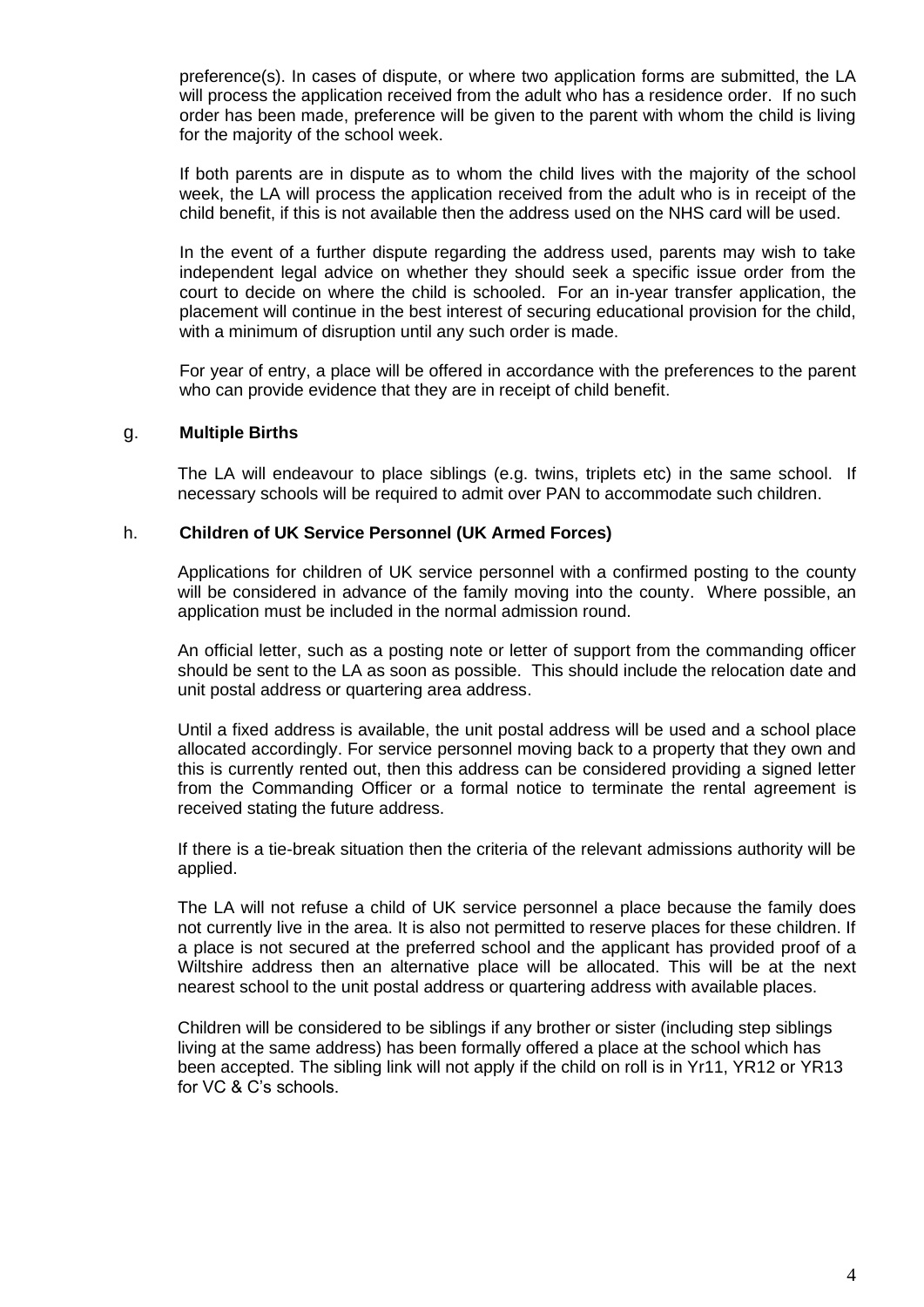# **2. Early or Delayed Transfer**

### a. **Early transfer**

Children may only transfer early to a secondary school if it can be shown that not to do so would be detrimental to their academic progress or social wellbeing. Each such request involves consultation with the current school, the school to which the child wishes to transfer and where appropriate, the Authority's professional adviser(s). The application will not be agreed if one or more parties consider that the transfer would be inappropriate. Agreement to such a request would be considered exceptional.

### b. **Delayed transfer**

All requests must be submitted to the Local Authority by 31 October 2022, the year in which the child would have chronologically transferred to secondary school.

Children may remain for a further year in a primary school if it can be shown that not to do so would be detrimental to their academic progress or social wellbeing, The presence of special educational needs or underachievement are not in themselves sufficient reasons to delay transfer.

Children for whom a delayed entry to school or year group retention has already been agreed by the relevant parties will continue in the lower year group unless it can be shown that it is in their best interests to rejoin their chronological year group, to enable the child to transfer back to their chronological year group then, a place must be available in the relevant year group. The continuation of this arrangement will continue on transfer to secondary school unless the parent/carer, current school, the school to which the child would otherwise wish to transfer and, where appropriate, the LA's professional adviser consider it in the child's best interest to re-join the chronological year group. An application for delayed transfer to secondary school must still be made in the same way as expected of other children in the year group in which they are working (rather than their chronological age group).

## **3**. **Deadline – applications received by the deadline date of 31 October 2022 will be considered as first round applications**

The closing date for main round applications (i.e. applications for entry into Secondary Yr7 2022) is 31 October 2022.

All applications received after the deadline of 31 October 2022, including those directed incorrectly to schools and not forwarded to the LA before the deadline, will be treated as late applications and considered only after those applications received before the deadline have been determined. Applications may be considered as being received on time if they meet the exceptional circumstances criteria as detailed in the Co-ordinated Admissions Scheme 2023/24.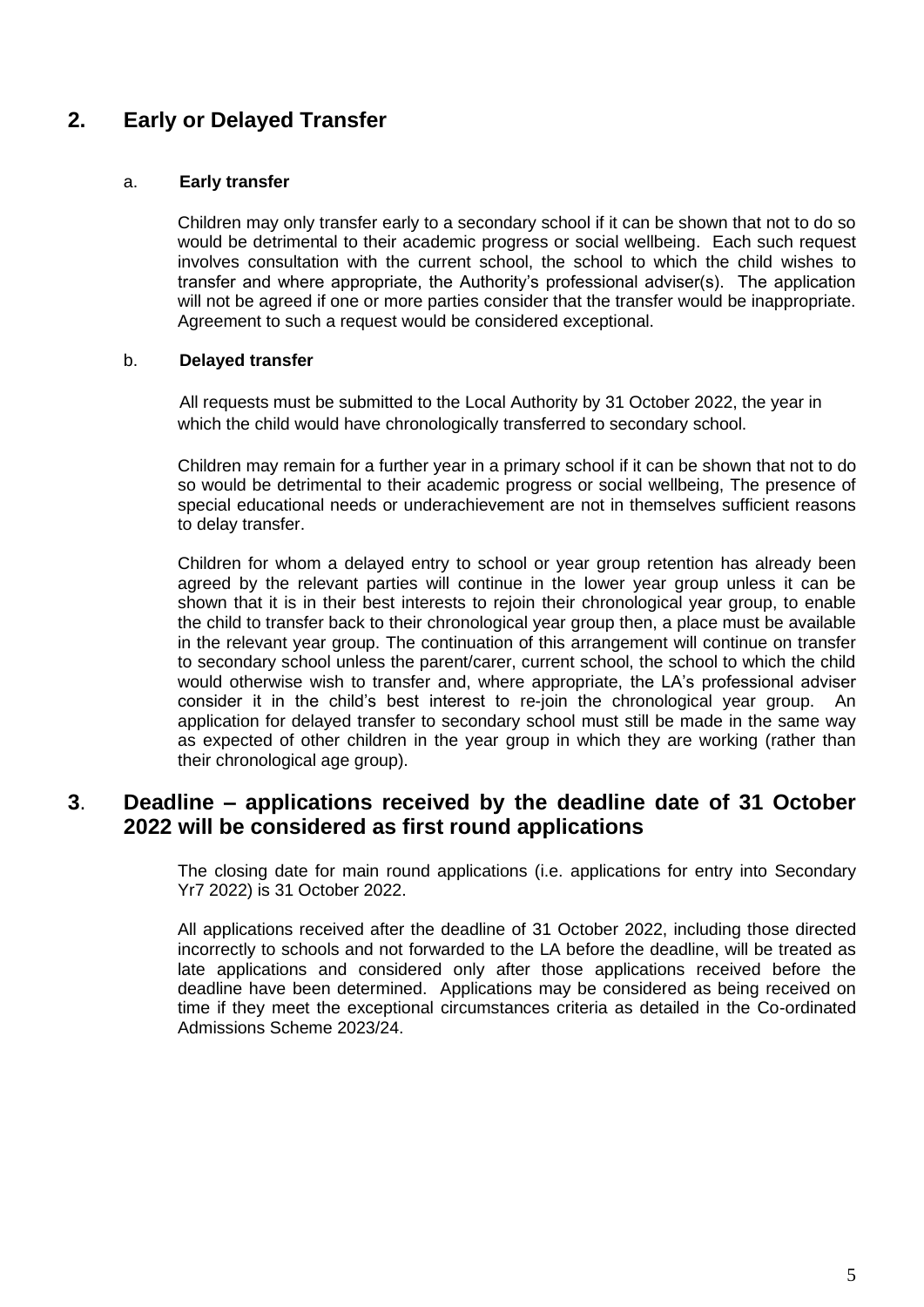# **4. Oversubscription Criteria for Voluntary Controlled and Community Schools**

Where a secondary school is over-subscribed, places are allocated to children in order of the ranked criteria listed below:

#### a. **Looked After Children/Previously Looked After Children**

The definition of Looked After Children - A 'looked after child' or a child who was previously looked after but immediately after being looked after became subject to an adoption, child arrangements, or special guardianship order including those who appear [to the admission authority] to have been in state care outside of England and ceased to be in state care as a result of being adopted. A looked after child is a child who is (a) in the care of a local authority, or (b) being provided with accommodation by a local authority in the exercise of their social services functions (see the definition in Section 22(1) of the Children Act 1989). Proof will be required and must be submitted by the deadline date.

### b. **Vulnerable Children**

Children from families registered with the National Asylum Support Service; children or families with a serious medical, physical or psychological condition where written evidence is provided at the time of application from a senior clinical medical officer, general practitioner or specialist showing that it would be detrimental to the child or family not to admit to the preferred school.

For the purpose of the above criteria the word 'families' is determined as living at the same address at the time of application and also living at the same address on a permanent basis. Proof will be required and must be submitted by the deadline date.

#### c. **Designated Area Siblings and Shared Area Siblings**

A child is considered under this criterion if a sibling is attending the school as at the deadline date and where the child lives within the designated area or shared area at the same address as the sibling. The sibling must not be in year 11, 12 or 13 of the school at the deadline date. Step, half and foster siblings are included in this category;

#### d. **Other Children from the Designated Area or Shared Area**

Children resident within the designated area or shared area who do not qualify under one of the criteria above.

### e. **Other Siblings**

A child is considered under this criterion if a sibling is attending the school as at the deadline date and where the child lives at the same address as the sibling. The sibling must not be in years 11, 12 or 13 at the school as of the deadline date. Step, half and foster siblings are also included in this category;

### f. **Children of staff at the school**

A child is considered under this criterion:

i) where the member of staff has been employed at the school for two or more years at the time at which the application for admission to the school is made, and/or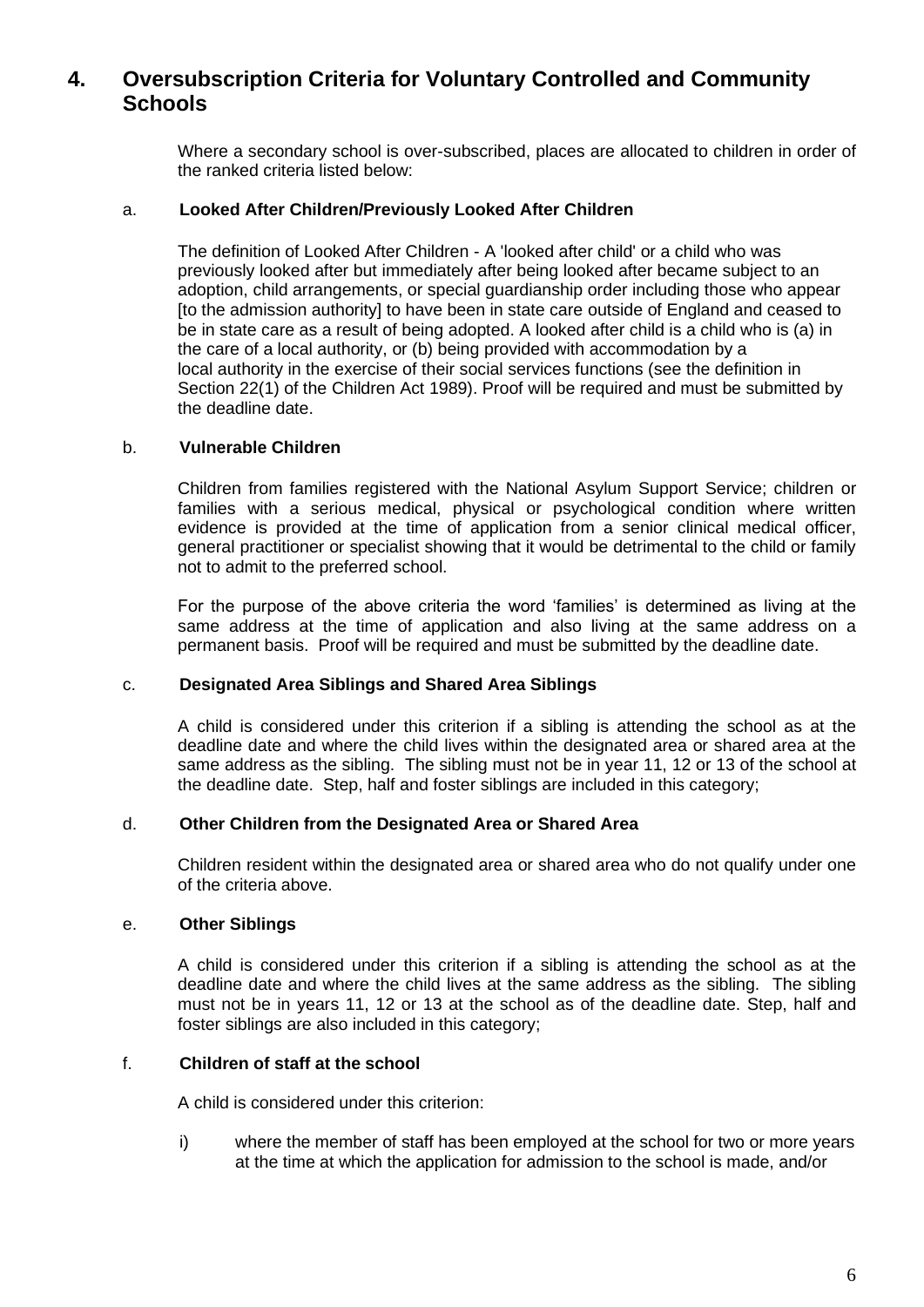ii) the member of staff is recruited to fill a vacant post for which there is a demonstrable skill shortage.

If applicants wish to be considered under this criterion then a letter or email from the Headteacher confirming the paragraph i) or ii) applies to the applicant must be provided at the time of application.

### h. **Other children**

Children to whom none of the above criteria apply.

If the school is oversubscribed within any of the above categories, the straight-line distance from the child's home address to the school will be used as the determining factor. Distances will be measured according to the Ordnance Survey eastings and northings for the child's home address and the school. Those living closer to the school will be given priority*.*

### **Tie Break**

If two or more children with the same priority for admission live an indistinguishable distance from the preferred school, but cannot all be admitted, then the available places will be decided by means of casting lots.

The random allocation will be conducted independently by Democratic Services, Wiltshire Council.

## **5. Waiting Lists for all year groups**

Waiting lists for VC & C Schools will be maintained for all year groups. Parents must request that their child is added to the waiting list, children will not automatically be added to them. All applicants have the right of appeal against any refusal of a place. The existence of a waiting list does not remove this right from any unsuccessful applicant.

The position on the waiting list will be determined by applying the published over-subscription criteria and not by date order of receipt. This will mean a position will change if a later application is received from someone with higher priority according to the oversubscription criteria.

Waiting lists for all year groups will close on the last day of the summer term in July 2024.

Parents may submit a fresh application for the next academic year group which will be considered from 31 May 2024 onwards.

Places that become available will not be offered to pupils who are not on the waiting list. If a child is offered a place from the waiting list for any VC or C school, then the place must be accepted or declined within 10 working days of the date of offer. The child must start at the school within date specified in the letter.

#### Notes:

- Names will only be removed from a waiting list, if a written request is received or if the offer of a place that becomes available is declined.
- Registration of interest on a school's pre-admission list will not be considered as an application for a school place.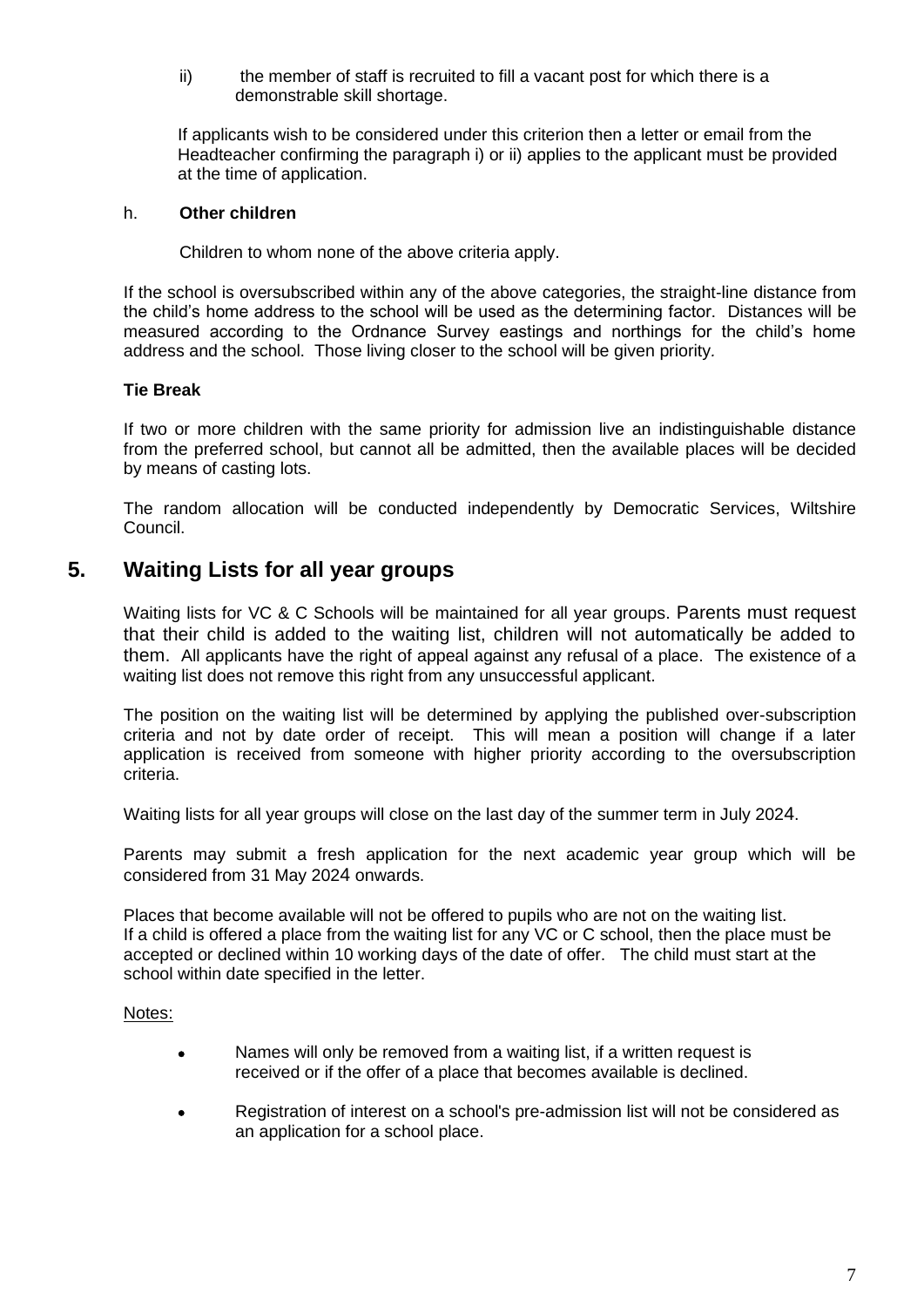- Parents must contact any VA, F school or the Academy concerned to obtain information on of a waiting list and or maintenance of a waiting list.
	- Except for Service Families, children will be considered to be living within the designated area for a school on receipt of an exchange of contracts or a signed tenancy agreement of a minimum of six months.
	- Except for Service Families, children will not be considered to be a sibling unless their brother or sister is attending the school and is expected to still be in attendance at the chosen start date.

## **6. Applications for Secondary Yr7 Intake – applications received after 31 October 2022**

Applications received between the 1 November 2022 and 9 March 2023 will be treated as second round applications.

Applications received after the 9 March 2023 will be treated as third round applications.

## **7. Appeal Process – Main round applications**

Parents have a right of appeal to an independent panel against any decision made by or on behalf of the Authority.

The deadline dates for lodging appeals for the main round entry is:

#### **First round appeals**

For applications received from 1 September 2022 – 31 October 2022 and for offers made on National Offer Date, appeals must be received by the Local Authority no later than 30 March 2023.

### **Second round appeals**

For applications received from 1 November 2022 – 9 March 2023 and for offers made on 28 April 2023, appeals will be heard as soon as possible.

### **Third round appeals**

For applications received after the 9 March 2023 and for offers made after 18 May 2023, appeals will be heard as soon as possible.

All appeals will be heard in accordance with the timescales which have been determined and are explained in the School Admissions Appeals Code.

Parents who have appealed unsuccessfully can reapply for a place at the same school in a later academic year and have a right of appeal if unsuccessful.

 Where there have been material changes in circumstances in the same academic year and a repeat application is considered and again refused, the parents will have the right to a fresh appeal.

If a child is offered a place at appeal for a VC or C school, it must be taken up within 28 working days of the required admissions date stated on the original application form.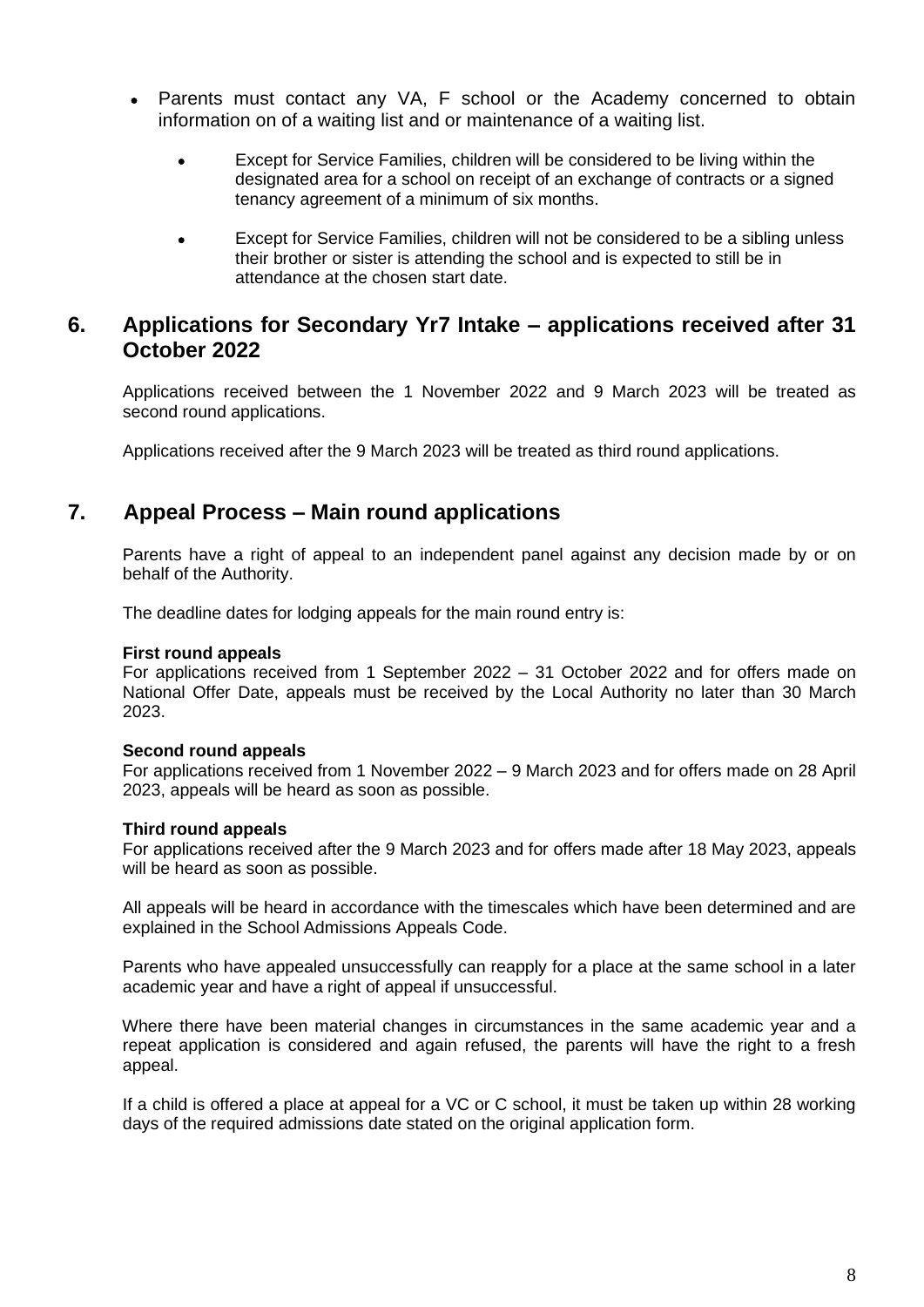## **8. In Year Transfer Applications for year groups other than Secondary Yr7 2023 Intake**

Applications received after the 25 July 2023 for the year of entry and any applications received for other year groups are classed as transfer applications.

All applications will be considered together with any applications that have already been refused and the child's name will be placed on the waiting list accordingly.

Applications for transfer for VC and C schools will be considered no more than a maximum of one term in advance. All requests for admissions to VC and C Schools will be processed in line with the timetable below. All applications will be considered together and are ranked using the oversubscription criteria listed in this policy.

Where the LA receives an in-year application form expressing a preference for a VC or C school the application will be forwarded to the school within three school days of receipt. The school is then required to advise the LA if a place can be offered within two school days or receipt.

The following table gives the earliest date that applications can be sent and when they are considered. Decision letters should be posted within 15 school days of either the date in the last column or, if your application is later than this, our receipt of your form.

| Date admission being<br>sought | <b>Earliest application should be</b><br>submitted | Applications will be processed<br>from |
|--------------------------------|----------------------------------------------------|----------------------------------------|
| January to March               | 1 September                                        | 31 October                             |
| April to July                  | 1 January                                          | 15 February                            |
| September to December          | 1 April                                            | 31 May                                 |

Applications received requesting more immediate admission are considered in the order that the School Admissions Team receives them. If more than one additional application for a particular school is received on the same date, places are allocated to children in order of the oversubscription criteria as listed in this policy.

In all cases parent(s)/guardian(s) will be invited to state up to a maximum of three secondary ranked preferences. An offer will be made at the school listed as highest preference possible which has an available place.

If a child is offered a place at any VC or C school, then the place must accepted or declined within 10 working days of the date of offer.

If a child is offered a place at any VC or C school and the parent(s)/guardian(s) accept the place, it must be taken up within 28 working days of the required admissions date stated on the original application form. Should the place not be taken up within the 28 working days the LA will then write to the parents informing them that the place has been withdrawn.

Requests for places in year groups other than the one relating to the child's chronological age will only be agreed if supported by the LA's relevant professional adviser(s) and the school.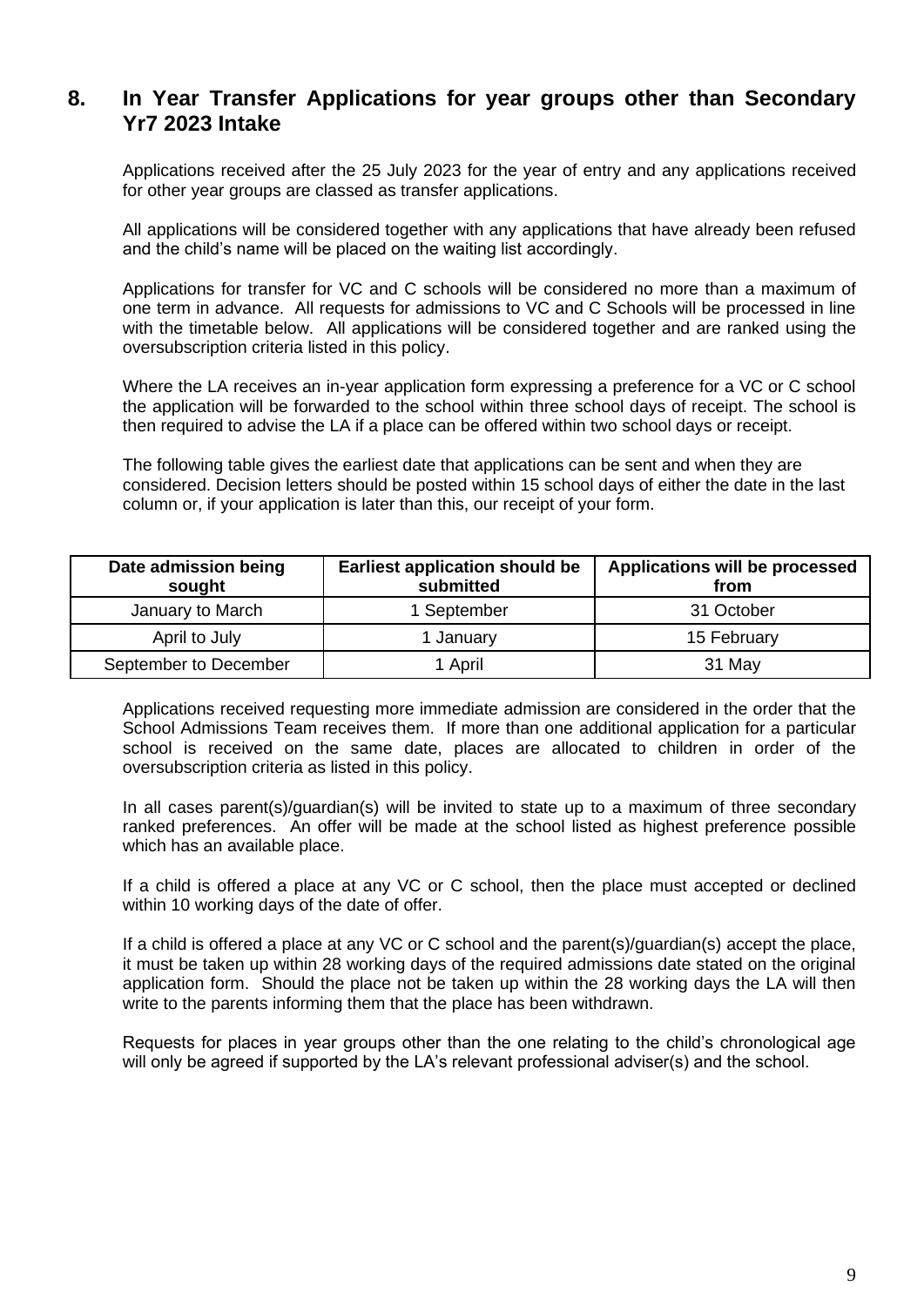# **9**. **Appeals Procedure – In Year Transfer Applications**

Parents have a right of appeal to an independent panel against any decision made by or on behalf of the Admissions Authority as to the school which education is to be provided for their child.

All appeals will be heard in accordance with the timescales which have been determined and are explained in the School Admissions Appeals Code.

Information about the appeal procedure will be provided where a place at one or more of the preferred schools has been refused. Parents should visit [www.wiltshire.gov.uk](http://www.wiltshire.gov.uk/) or contact the Customer Services Team (01225 713010) to obtain an appeals form which should be returned to the Democratic and Members Service team (D&M) at County Hall, Trowbridge. The clerk to the appeals panel will be provided by the D&M Service team.

Parents who have appealed unsuccessfully can reapply for a place at the same school in a later academic year and have a right of appeal if unsuccessful.

 Where there have been material changes in circumstances in the same academic year and a repeat application is considered and again refused, the parents will have the right to a fresh appeal.

If a child is offered a place at appeal for a VC or C school, it must be taken up within 28 working days of the required admissions date stated on the original application form.

Please note appeals are only heard in term time.

## **10. Proof of address**

The LA reserves the right to ask parents for proof of their address. If the parents' current address is different to that held on the LA's computerised system, the LA may ask parents to provide proof of the new address if one is indicated. Acceptable proof of address includes:

A formal exchange of contracts or a signed solicitor's letter email stating contracts have been exchanged and specifying a completion date or a signed and dated tenancy agreement of a minimum of 6 months.

If parents fail to provide proof of a new address, the LA will use the old address for admission purposes. The LA reserves the right to check that parents are living in the address indicated on the applications form. If parents are not living there, the applications will be investigated and the allocated place may be withdrawn.

## **11. Fair Access Protocol**

All Wiltshire Schools will act in accordance with the Fair Access Protocol.

Further information on the In Year Fair Access Protocol including further criterions for referral, and a copy of the protocol, can be viewed at [www.wiltshire.gov.uk](http://www.wiltshire.gov.uk/)